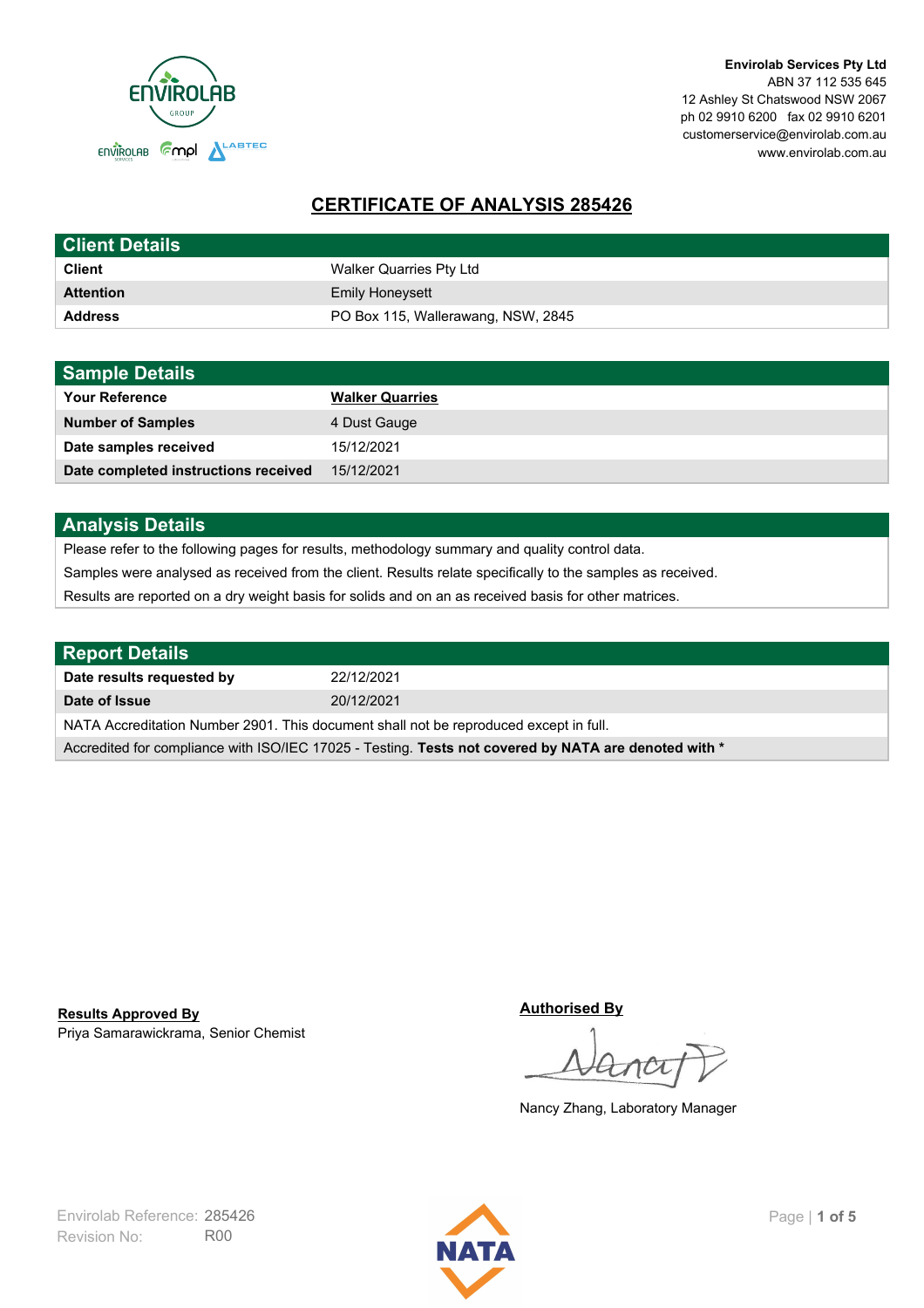| Dust Deposition AS 3580.10.1 |                          |                            |                            |                            |                            |
|------------------------------|--------------------------|----------------------------|----------------------------|----------------------------|----------------------------|
| <b>Our Reference</b>         |                          | 285426-1                   | 285426-2                   | 285426-3                   | 285426-4                   |
| <b>Your Reference</b>        | <b>UNITS</b>             | DG <sub>1</sub>            | DG <sub>2</sub>            | DG <sub>3</sub>            | DG4                        |
| Date Sampled (do not use)    |                          | 15/11/2021-<br>14/12/23021 | 15/11/2021-<br>14/12/23021 | 15/11/2021-<br>14/12/23021 | 15/11/2021-<br>14/12/23021 |
| Type of sample               |                          | <b>Dust Gauge</b>          | <b>Dust Gauge</b>          | <b>Dust Gauge</b>          | <b>Dust Gauge</b>          |
| Date prepared                | $\overline{\phantom{a}}$ | 16/12/2021                 | 16/12/2021                 | 16/12/2021                 | 16/12/2021                 |
| Date analysed                | $\overline{\phantom{a}}$ | 16/12/2021                 | 16/12/2021                 | 16/12/2021                 | 16/12/2021                 |
| Dust - No. of Days Collected | $\overline{\phantom{a}}$ | 30                         | 30                         | 30                         | 30                         |
| Insoluble Solids             | $g/m2$ /month            | 1                          | 0.1                        | 0.1                        | 0.1                        |
| Combustible Matter           | $g/m2$ /month            | 0.5                        | < 0.1                      | 0.1                        | < 0.1                      |
| Ash                          | g/m <sup>2</sup> /month  | 0.4                        | < 0.1                      | < 0.1                      | 0.1                        |
| Soluble Matter               | g/m <sup>2</sup> /month  | 4.0                        | 2.6                        | 2.3                        | 2.7                        |
| <b>Total Solids</b>          | $g/m2$ /month            | 5.0                        | 2.7                        | 2.4                        | 2.8                        |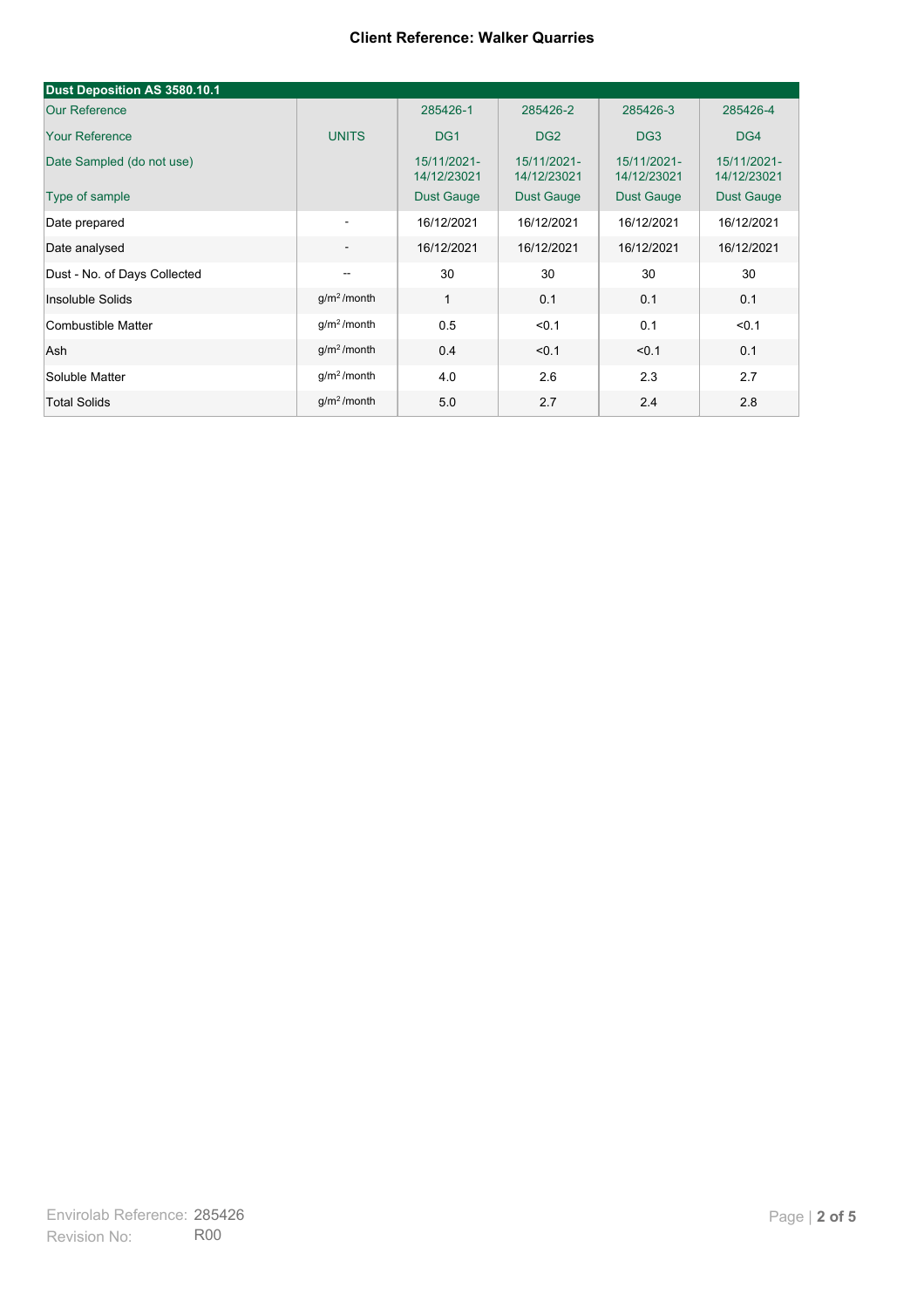| <b>Method ID</b> | <b>Methodology Summary</b>                               |
|------------------|----------------------------------------------------------|
| AS 3580.10.1     | Analysis of dust gauges by AS 3580.10.1 (analysis only). |

F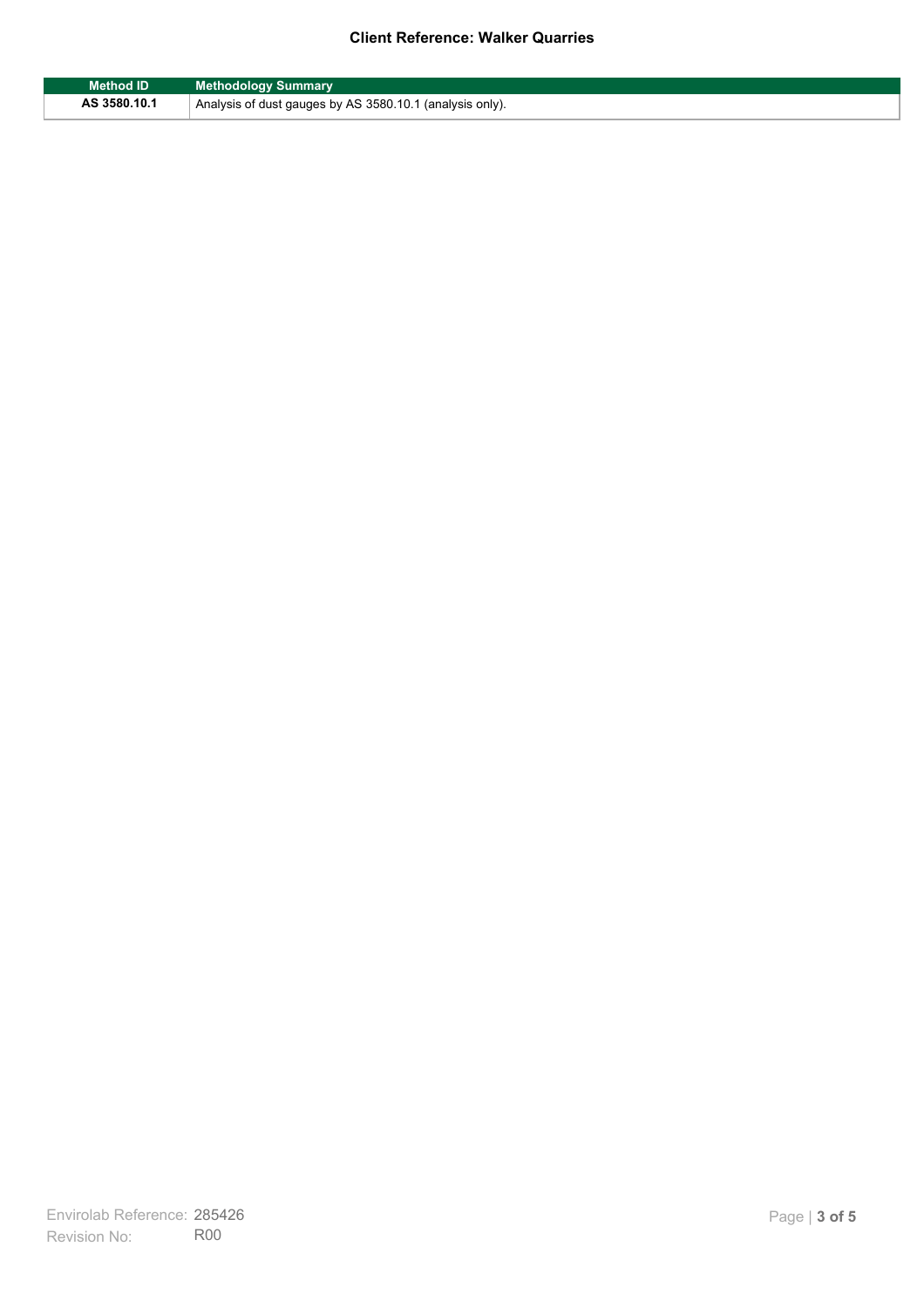| <b>Result Definitions</b> |                                           |
|---------------------------|-------------------------------------------|
| <b>NT</b>                 | Not tested                                |
| <b>NA</b>                 | Test not required                         |
| <b>INS</b>                | Insufficient sample for this test         |
| <b>PQL</b>                | <b>Practical Quantitation Limit</b>       |
| $\prec$                   | Less than                                 |
| $\geq$                    | Greater than                              |
| <b>RPD</b>                | <b>Relative Percent Difference</b>        |
| <b>LCS</b>                | Laboratory Control Sample                 |
| <b>NS</b>                 | Not specified                             |
| <b>NEPM</b>               | National Environmental Protection Measure |
| <b>NR</b>                 | Not Reported                              |